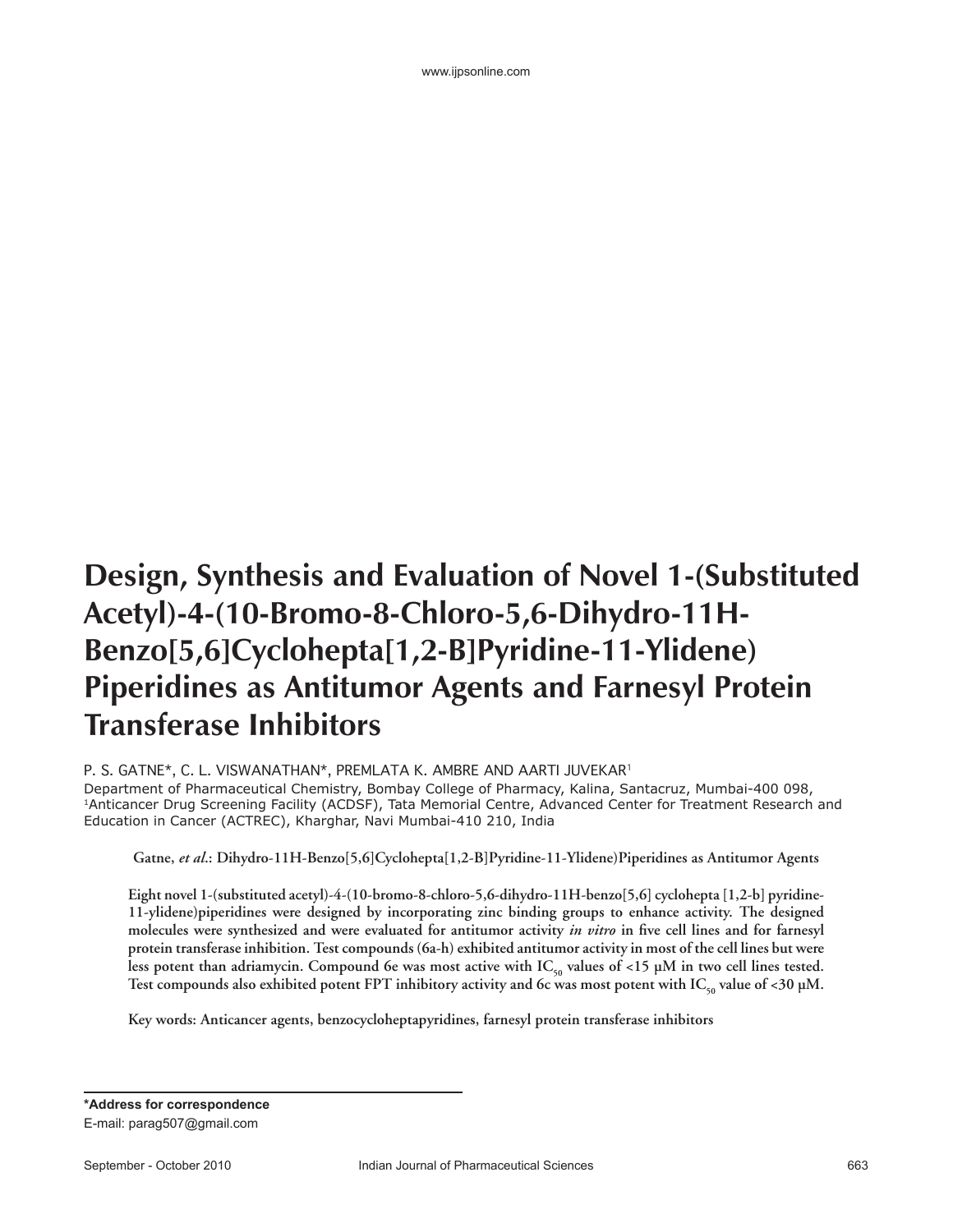An important therapeutic approach in cancer is to inhibit farnesylation of ras and this can be achieved by inhibition of farnesyl protein transferase (FPT) enzyme using inhibitors  $(FTIs)^{[1]}$ . FTIs belonging to various structural classes were developed and among these, lonafarnib<sup>®</sup> (benzocycloheptapyridines)<sup>[2]</sup>, tipifarnib<sup>®</sup> (4,6-disubstituted-quinoline-2-ones)<sup>[3]</sup> and BMS-241662 (1,3,4-trisubstituted-2,3,4,5-tetrahydro- $1,4$ -benzodiazepines)<sup>[4]</sup> are potent molecules and are currently undergoing phase II and III clinical trials.

Among benzocycloheptapyridine class of FTIs, the tricyclic nucleus, a bromine at  $C_{10}$  position on the ring, a piperidine ring at  $C_{11}$  position linked to heteroaryl systems by a  $-COCH<sub>2</sub>$  linker are important structural parameters for activity. It is also reported that the incorporation of groups with zinc binding ability at 2-position of the piperidine ring can enhance activity (structure I, fig.  $1$ )<sup>[5]</sup>.

Hence in the present work, it is proposed to develop a series of novel benzocycloheptapyridines with structure II (fig. 1) where  $R$  is a group of heteroaryl ring systems. It is also proposed that the group *R* in structure II would occupy the zinc binding region in FPT and thereby exhibit potent activity. Hence for designing of novel molecules, the 'Flexible Alignment' tool of Molecular Operating Environment 2006.08 (MOE, Chemical Computing group, USA) software was used on a Windows platform with a Pentium IV Dual Core processor computer (2.9 GHz and 1 GB RAM).

Conformers of I, lonafarnib® and test molecules (6a -h) (general structure II) were generated by using dynamic simulations at the temperature of  $310^{\circ}$  and the sampling time was  $5\times10^{-4}$  s and the lowest energy conformations were identified for each molecule. Keeping I as template, lonafarnib and 6a-h were superimposed with similarity terms being Aromaticity, Hydrophobe, LogP (o/w) and Hydrogen bond acceptor. Similarity index (F); Average strain energy (U) and Alignment score (S) were measured and are given in Table 1. Lower scores indicate greater similarity and better alignment. Alignment of I with lonafarnib  $(f_2, 2a)$  and with one of the test compounds (6e) is given in fig. 2b. From fig. 2b, it is clear that alignment of 6e is highly significant compared to that of lonafarnib.

Loratadine<sup>TM</sup> was obtained as a gift sample from

Themis laboratories, Thane, India and was used as a starting material for the synthesis of 6a-h. 3 [H] FPP, H-ras protein and FPT required for the assay were purchased from Sigma Aldrich (USA). Desloratadine was obtained as a gift sample from Glenmark Pharmaceuticals, Mahape, Navi Mumbai, India.

10-Bromodesloratadine (3) was prepared from loratadine (1) by nitration using conc. sulfuric acid and potassium nitrate at -10º for 30 min to get a mixture of two nitro isomers (9-nitro- and 7-nitroloratadine). The nitro group in the mixed isomers was then reduced to amine using stannous chloride dihydrate in ethyl acetate at room temperature.

## **TABLE 1: SCORES OBTAINED FOR FLEXIBLE ALIGNMENT STUDY**

| Compound       | <b>Scores</b> |        |        |  |  |
|----------------|---------------|--------|--------|--|--|
|                | F             | S      | U      |  |  |
| 6a             | 179.31        | 293.51 | 114.20 |  |  |
| 6 <sub>b</sub> | 176.94        | 298.13 | 126.61 |  |  |
| 6c             | 170.74        | 272.01 | 113.10 |  |  |
| 6d             | 172.10        | 286.50 | 109.86 |  |  |
| 6e             | 167.72        | 276.68 | 103.95 |  |  |
| 6f             | 165.33        | 273.55 | 108.22 |  |  |
| 6g             | 169.72        | 276.25 | 106.00 |  |  |
| 6h             | 174.30        | 281.84 | 101.42 |  |  |
| Lonafarnib     | 164.95        | 253.45 | 78.65  |  |  |



**Fig. 1: Structures of I, II and lonafarnib Molecules from benzocycloheptapyridine class of farnesyl protein transferase inhibitors which are currently under investigation**



**Fig. 2: Flexible alignment of lonafarnib with compound I and test compounds (6e).**

**Alignment of I with lonafarnib (2a) and with one of the test**  compounds (6e) is given in fig. 2b. From 2b, it is clear that alignment of 6e is highly significant compared to that of lonafarnib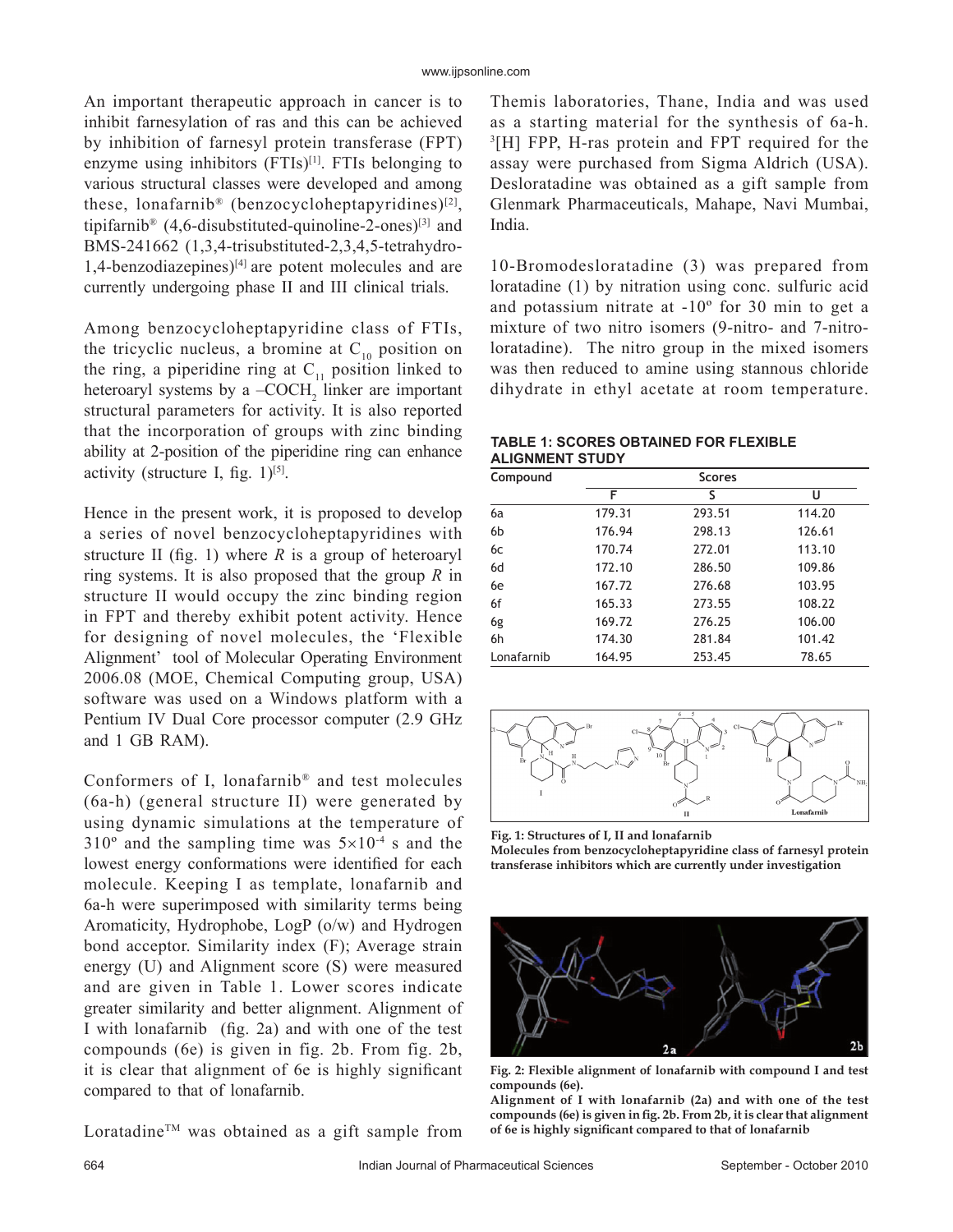The mixed amines formed were then brominated using bromine in acetic acid at 15-20° to achieve bromination at the  $C_{10}$  position on ring. Diazotization of amine function with sodium nitrite and concentrated HCl at 0° followed by treatment with hypophosphorous acid at 5° gave 10-bromoloratadine (2) as a single isomer. 10-bromoloratadine was decarboethoxylated using sodium hydroxide in methanol at reflux to get 10-bromodesloratadine. Further reaction with chloroacetyl chloride gave an intermediate (4), which was then condensed with various substituted amines or thiols (5a-h) in dimethyl formamide (DMF) in presence of base like potassium carbonate or sodium hydride to get test compounds 6a-h (Scheme 1).

Substituted amines/thiols 5d-5f and 5h were synthesized as per literature methods $[6,7]$ , while 4-amino-5-phenyl-3-thiol-1,2,4-triazole (5g) was synthesized from 5-phenyl-1,3,4-oxadiazole-2-thiol by reacting it with 40% methyl amine solution under microwave conditions. Amines 5a-5c were obtained as gift samples from RPG Lifesciences, Pawane, Navi Mumbai, India.

The yield, mp, IR and NMR and mass spectral characteristics of 10-bromoloratadine, 10-bromodesloratadine and test compounds 6a-h are given as follows, 10-bromoloratadine (2), Yield: 65%;



**Scheme 1: Synthesis of test compounds 6a-h**

Reagents and conditions (a) concentrated  $H_2SO_{4}$  KNO<sub>3</sub>, -5°, 30 min; (b) SnCl<sub>2</sub>.2H<sub>2</sub>O, RT, 1 h; (c) Br<sub>2</sub>, AcOH, 15<sup>°</sup>, 2 h; (d) i) NaNO<sub>2</sub>, **concentrated HCl, 0º, 1 h ii) hypophosphorus acid, 5º, 2 h**

mp: 174-176°; IR (KBr): 3059 (C-H stretch, Ar), 2972,1429 (C-H stretch, aliph), 1695 (C=O stretch, ester), 1224 (C-O stretch, acetate), 769 (C-Cl stretch), 525 (C-Br stretch); NMR (CDCl<sub>3</sub>): 8.47 (s, 1H, Ar), 7.46 (s, 1H, Ar), 7.37 (d, 1H, Ar), 7.20 (s, 1H, Ar), 7.1 (m, 1H, Ar), 4.15 (q, 2H, Aliph), 3.84 (s, 2H, Aliph), 3.14-3.50 (m, 4H, Aliph), 2.8 (m, 2H, Aliph), 2.6 (m, 1H, Aliph), 2.3-2.4 (m, 2H, Aliph), 2.0 (m, 1H, Aliph), 1.25 (t, 3H, Aliph); GC-MS (ES)- 462.5.

10-bromodesloratadine (3), Yield: 65%; mp: 114-116°; IR (KBr): 3508-3385 (N-H stretch, secondary aliphatic amines), 3059 (C-H stretch, Ar), 2928, 1429 (C-H stretch, Aliph), 1103 (C-N stretch, aliphatic amine), 798 (C-Cl stretch), 525 (C-Br stretch); LC-MS (ES)- 388.98, 390.96, 392.95, 393.97.

6a, Yield: 80%; mp: 116-118º; IR (KBr): 3061 (C-H stretch, Ar), 2928,1446 (C-H stretch, Aliph), 1643 (C=O, amide stretch), 1300 (C-N stretch, tertiary amine), 1000 (C-O stretch, ether), 787 (C-Br stretch), 675 (C-Cl stretch); <sup>1</sup>H-NMR (CDCl<sub>3</sub>): 8.5 (s, 1H, Ar), 7.7 (s, 1H, Ar), 7.5 (s, 1H, Ar), 7.37 (d, 1H, Ar), 7.26 (m, 2H, Ar), 7.1 (m, 2H, Ar), 3.9 (s, 2H, Aliph), 3.2-3.6 (m, 6H, Aliph), 3.1 (d, 3H, Aliph), 2.2-2.9 (m, 7H, Aliph), 2.1 (m, 5H, Aliph).

6b, Yield: 70%; mp: 110-112º; IR (KBr): 3059 (C-H stretch, Ar), 2903, 1423 (C-H stretch, Aliph), 1641 (C=O stretch, amide), 1350 (C-N stretch, tertiary amine), 787 (C-Cl), 525 (C-Br stretch); <sup>1</sup>H-NMR (CDCl3 ): 8.5 (s, 1H, Ar), 7.9 (m, 2H, Ar), 7.4 (d, 2H, Ar), 7.36 (m, 2H, Ar), 7.26 (m, 2H, Ar), 3.85 (m, 2H, Aliph), 3.2-3.6 (10H, Aliph), 2.9 (m, 7H, Aliph), 2.4 (m, 2H, Aliph), 2.1 (m, 1H, Aliph); LC-MS (ES)- 647.99, 649.8, 650.04 (MH+).

6c, Yield: 70%; mp: 104-106º; IR (KBr): 3059 (C-H stretch, Ar), 2920, 1448 (C-H stretch, Aliph), 1641 (C=O stretch, amide), 1275 (C-N stretch, tertiary amine), 787 (C-Br stretch), 711 (C-Cl stretch);  ${}^{1}$ H-NMR (CDCl<sub>3</sub>): 8.5 (s, 1H, Ar), 7.5 (s, 1H, Ar), 7.43 (d, 1H, Ar), 7.2(m, 5H, Ar), 4.1 (m,1H, Aliph), 3.9(m, 1H, Aliph), 3.4 (m, 6H, Aliph), 3.1 (m, 4H, Aliph), 2.9 (m, 7H, Aliph), 2.5 (m, 2H, Aliph), 2.1 (m, 1H, Aliph).

6d, Yield: 60%; mp: 118-122º; IR (KBr): 3059 (C-H stretch, Ar), 2987, 1467 (C-H stretch, Aliph), 1643 (C=O stretch, amide), 1525(C=N stretch, imines), 1320 (C-N stretch, tertiary amine), 990 (C-O stretch, ethers),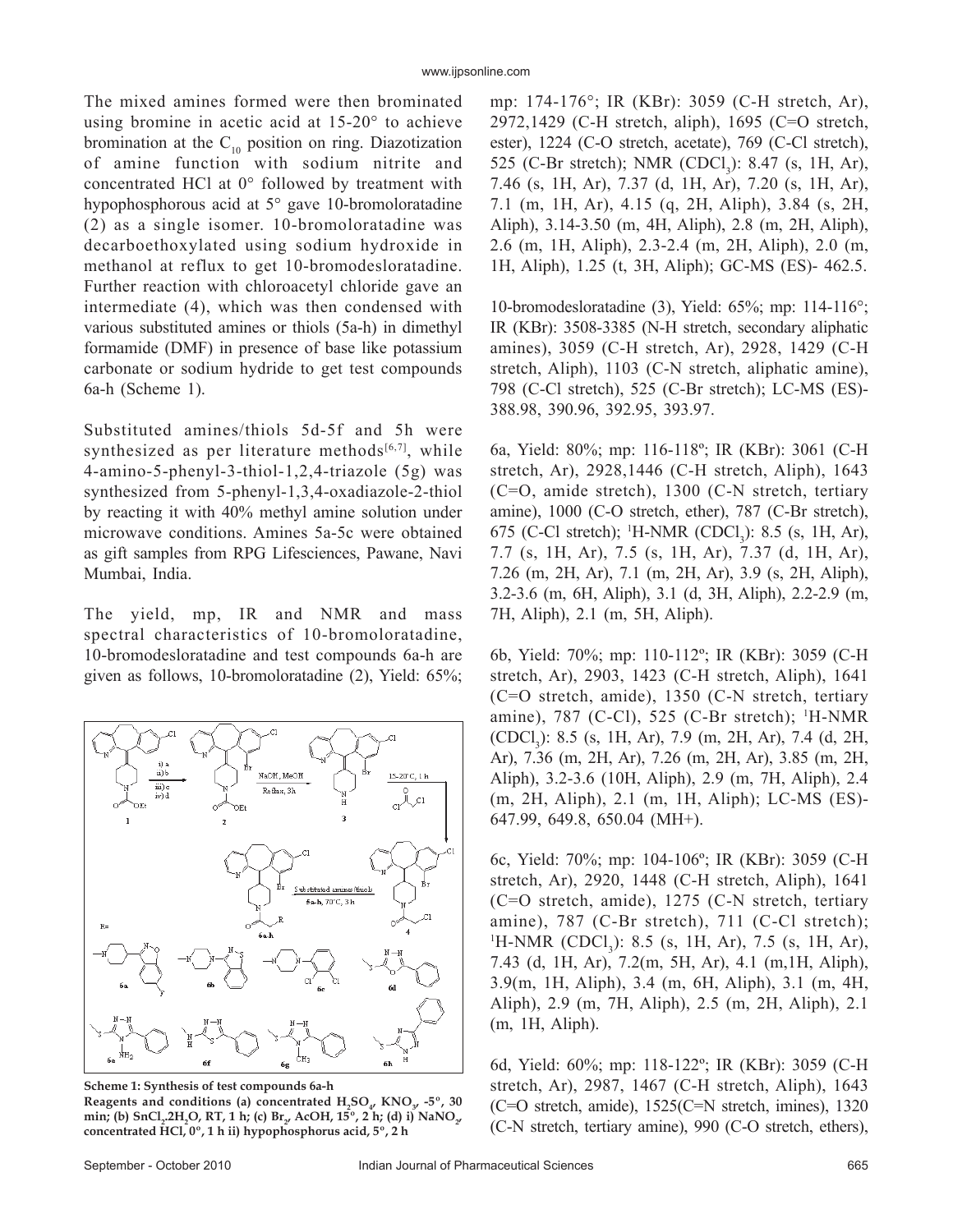764 (C-Br stretch), 673 (C-Cl stretch); 1H-NMR (CDCl<sub>3</sub>): 8.5 (d, 1H, Ar), 8.0 (d, 2H, Ar), 7.6 (m, 4H, Ar), 7.4(d, 1H, Ar), 7.35 (s, 1H, Ar), 7.15( m, 1H, Ar), 4.4 (s, 2H, Aliph), 4.10 (m, 1H, Aliph.), 3.8 (m, 1H, Aliph), 3.3-3.8 (m, 4H, Aliph), 2.8 (m, 3H, Aliph), 2.4 (m, 2H, Aliph), 2.1 (m, 1H, Aliph).

6e, Yield: 65%; mp: 154-157º; IR (KBr): 3314-3182 (N-H stretch for amines)**,** 3061 **(**C-H stretch, aromatic), 2924, 1457 (C-H stretch, Aliph), 1590 (C=N stretch, imines), 1639 (C=O stretch, amide), 1545 (N-H bending vibrations), 771 (C-Cl stretch), 694 (C-Br stretch); 1H-NMR (CDCl<sub>3</sub>) 8.35 (d, 1H, Ar), 8.15 (d, 2H, Ar), 7.45 (m, 4H, Ar), 7.26 (s, 1H, Ar), 7.20 (m, 2H, Ar), 5.45 (s, 2H,  $NH_2$ ,  $D_2O$  exchangeable), 4.1(s, 2H, Aliph), 3.8 (m, 2 H, Aliph), 3.30 (m, 4H, Aliph), 2.7 (m, 4H, Aliph), 2.07(m, 2H, Aliph).

6f, Yield: 50%; mp: 170-174º; IR (KBr): 3061 **(**C-H stretch, aromatic), 2924, 1457 (C-H stretch, Aliph), 1552 (C=N stretch), 1639 (C=O stretch, amide), 771 (C-Cl stretch),  $694$  (C-Br stretch); <sup>1</sup>H-NMR (CDCl<sub>3</sub>): 8.75 (d, 1H, Ar), 7.63 (d, 2H, Ar), 7.57 (m, 4H, Ar), 7.10(s, 1H, Ar), 7.05 (m, 2H, Ar), 5.9 (1H, N-H) 3.9 (s,2H, Aliph), 3.4 (5 H, Aliph), 2.80 (m, 3H, Aliph), 2.4 (m, 2H, Aliph), 2.1 (m, 2H, Aliph).

6g, Yield: 65%; mp: 157-160°; IR (KBr): 3061 **(**C-H stretch, aromatic), 2924, 1457 (C-H, Aliph), 1712 (C=N stretch), 1639 (C=O, amide), 771 (C-Cl stretch), 694 (C-Br stretch); <sup>1</sup>H-NMR (CDCl<sub>3</sub>): 8.5 (d, 1H, Ar), 8.15 (d, 2H, Ar), 7.45 (m, 4H, Ar), 7.26 (s, 1H, Ar), 7.20 (m, 2H, Ar), 4.1(s, 2H, Aliph), 3.95 (s, 3H, Aliph), 3.8 (m, 2H, Aliph), 3.30 (m, 4H, Aliph), 2.7 (m, 3H, Aliph), 2.07(m, 2H, Aliph), 2.1 (m, 1H, Aliph).

6h, Yield: 65%; mp: 164-167°; IR (KBr): 3433 (N-H stretch, amines), 3067 **(**C-H stretch, aromatic), 2926, 1442 (C-H stretch, Aliph), 1545 (C=N stretch), 1631 (C=O stretch, amide), 785 (C-Cl stretch), 694 (C-Br stretch); <sup>1</sup>H-NMR (CDCl<sub>3</sub>): 8.5 (d, 1H, Ar), 8.15 (d, 2H, Ar), 7.45 (m, 4H, Ar), 7.26 (s, 1H, Ar), 7.20 (m, 2H, Ar), 5.32 (s, 1H, N-H,  $D_2O$  exchangeable), 4.1(s, 2H, Aliph), 3.8 (m, 2H, Aliph), 3.30 (m, 4H, Aliph), 2.7 (m, 3H, Aliph), 2.07(m, 2H, Aliph), 2.1 (m, 1H, Aliph).

Test compounds (6a-h) were evaluated in MCF7 breast, HOP62 lung, MIA-PA-CA-2 pancreatic, Colo205 and HT29 colon cancer cell lines (human) by following the sulforhodamine-B (SRB) semi automated assay protocol using adriamycin as a standard drug<sup>[8]</sup>. The assay was carried out in a 96 well plate (each well of 100 μl capacity) using 90 µl of tumor suspension containing  $5 \times 10^3$  cells. Adriamycin and test compounds (6a-h) were tested at 15, 30, 60 and 120 μM concentrations. All experiments were done in triplicate. Results are average of three experiments. The average value was used to express activity as % inhibition as compared to control and then  $IC_{50}$  value was determined. The results are given in Table 2.

Test compounds 6a-h, desloratadine and 10-bromodesloratadine were evaluated for FPT inhibition by following standard protocol $[1]$  and were tested at 30 and 60 μM concentrations. Desloratadine was used as a standard. Experiments were carried out in duplicate and the average value (% inhibition) was calculated relative to the vehicle control and then  $IC_{50}$  value was determined. Data is given in Table 2.

TABLE 2: IC<sub>50</sub> VALUES FOR ANTICANCER EVALUATION AND FPT INHIBITION

| Compound              |            |                |         |             |           |       |
|-----------------------|------------|----------------|---------|-------------|-----------|-------|
|                       |            | FPT inhibition |         |             |           |       |
|                       | <b>MCF</b> | Hop62          | Colo205 | <b>HT29</b> | Miapaca-2 |       |
| 6a                    | 45         | 120            | 90      | 45          | 33        | 32    |
| 6 <sub>b</sub>        | 22         | 60             | 90      | <15         | ~15       | 34    |
| 6c                    | 41         | >120           | 105     | 45          | 45        | <30   |
| 6d                    | >120       | >120           | >120    | >120        | >120      | 33    |
| 6e                    | 27         | 53             | ~15     | <15         | 37        | 40    |
| 6f                    | 110        | >120           | >120    | >120        | >120      | 55    |
| 6g                    | 70         | >120           | >120    | 65          | 60        | 60    |
| 6h                    | 80         | >120           | >120    | 80          | 42        | 32    |
| Desloratidine         | 25         | 50             | 85      | 20          | 25        | 60    |
| 10-Bromodesloratadine | <15        | 27             | 60      | < 15        | 18        | 53    |
| Adriamycin            | <15        | < 15           | < 15    | < 15        | < 15      | $- -$ |